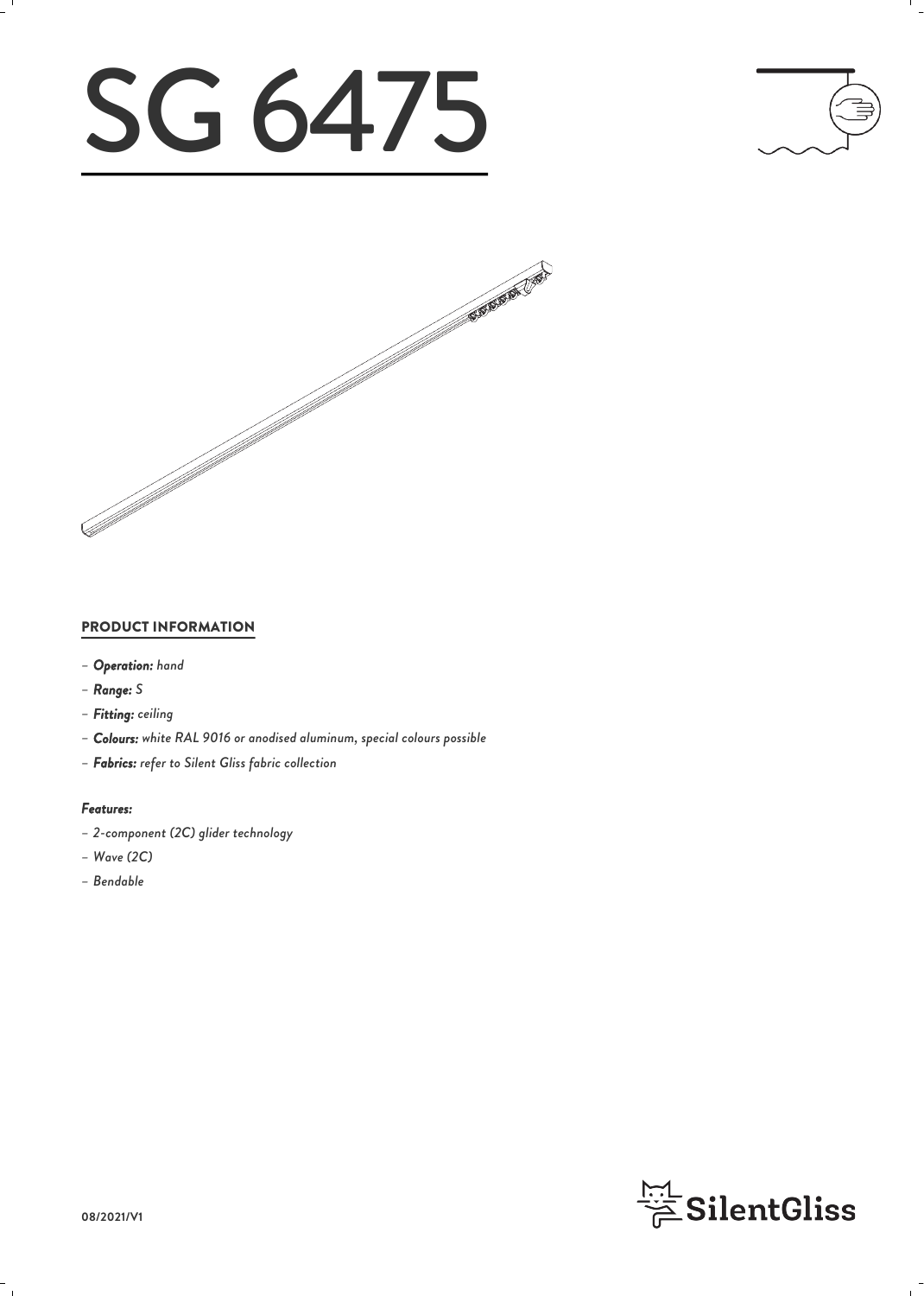## SYSTEM SPECIFICATION



**Profile and bending information**

MEASURE



*A: System width B: System height C: Distance between floor and fabric*

### **C. SPECIFICATION** EN

*EN Silent Gliss SG 6475 Hand Drawn Curtain Track System. Comprises aluminium profile SG 6475 supplied made to measure in silver anodised or white powder coated, alternatively a specified RAL colour. SG 11130 at 14/m, 2 end covers SG 6476 and* TEXT *2 SG 6065 stops. Top fixed with brackets SG 3060 at max. 300 mm centres. Silent Gliss Wave option is available.*

 $\overline{R}$ 

*SV Silent Gliss SG 6475 handdragssystem. Består av aluminiumprofil SG 6475 i specificerad längd i vitlack, alu natur eller angiven RAL färg. 14 st SG 11300 SILENT TRACK glid per meter, 2 st SG 6476 ändskydd samt 2 st SG 6065 vridstopp per system. Takmonteras med fäste SG 3060 c/c 300 mm. Kan användas med system Wave.*

### *NO*

*Silent Gliss SG 6475 Manuell gardinskinne. Består av aluminiumprofil SG 6475 i spesifisert lengde, standard i hvitlakkert eller alu natur. Kan også leveres i spesifisert RAL farge. 14 stk SG 11300 SILENT TRACK glidere pr meter, 2 stk 6476 endelokk og 2 stk SG 6065 vristopp pr system. Takmonteres med feste SG 3060 c/c 300 mm. Kan kombineres med Wave system.*

*DA Silent Gliss SG 6475 håndtrukket gardinskinnesystem. Består af en aluminiumprofil SG 6475 i ønsket længde, sølvanodiseret eller hvid pulverlakering, alternativt en specificeret RAL-farve. 14 stk. SG 11130 glidere pr. m og 2 stk. SG 6476 endelåg samt 2 stk. SG 6065 endestop. Loftmonteres med beslagene SG 3060 med højst 300 mm afstand. Kan bruges med Silent Gliss Wave.*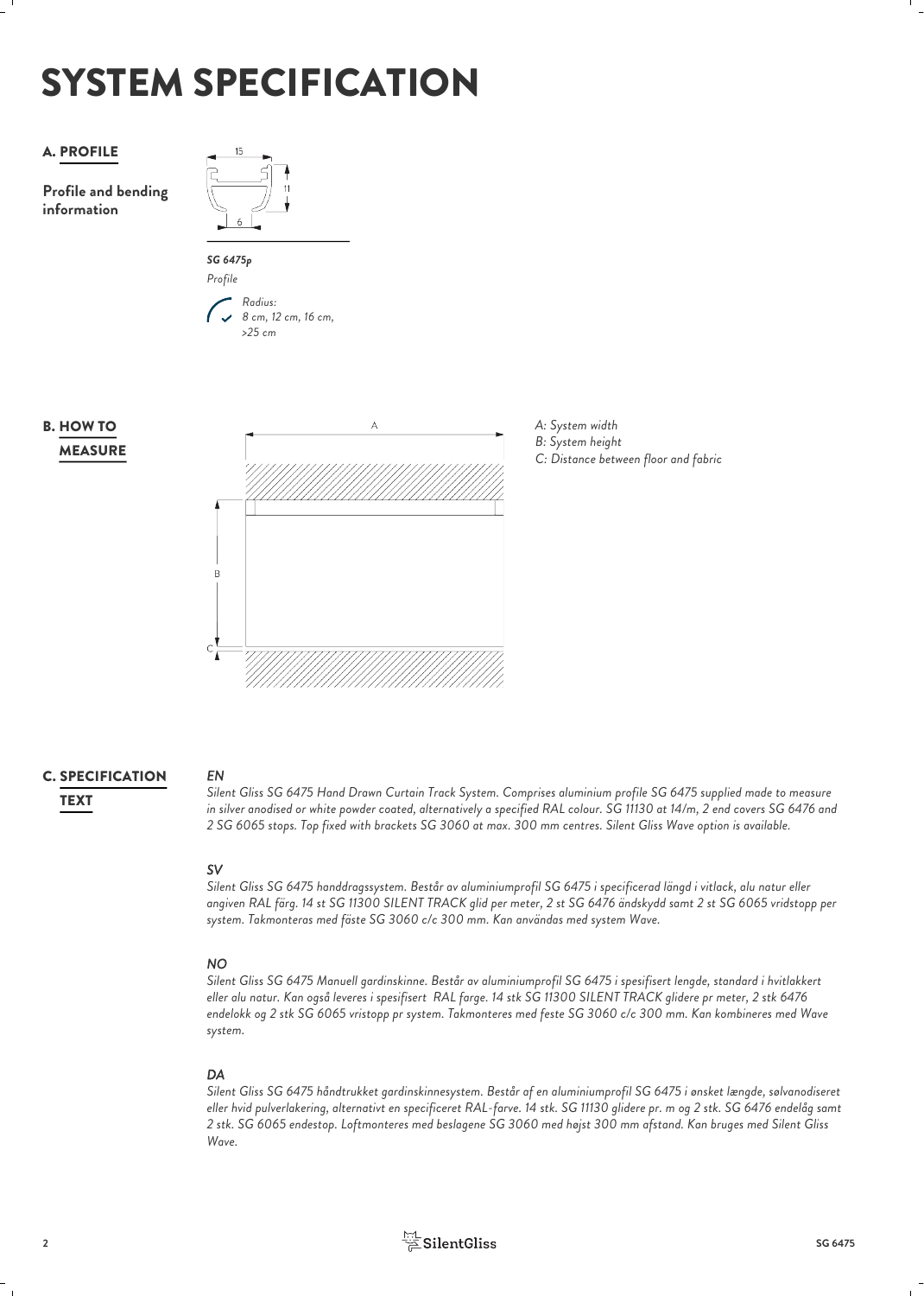### FITTING

### INFORMATION **A. FITTING**

*For detailed fitting information, visit the Silent Gliss* FITTING *website.*

**Fixing points**

| 100<br>--- | max. 300 | max. 300 |  |  |
|------------|----------|----------|--|--|
|            |          |          |  |  |
|            |          |          |  |  |

B. CEILING FITTING

**Clamp SG 3060**





*SG 3060 Clamp*

### SYSTEM OPTIONS

A. WAVE





SG 11295

*Standard components:*

- *– SG 11295 End stop*
- *– SG 11302 Wave 2C glider cord 80 mm*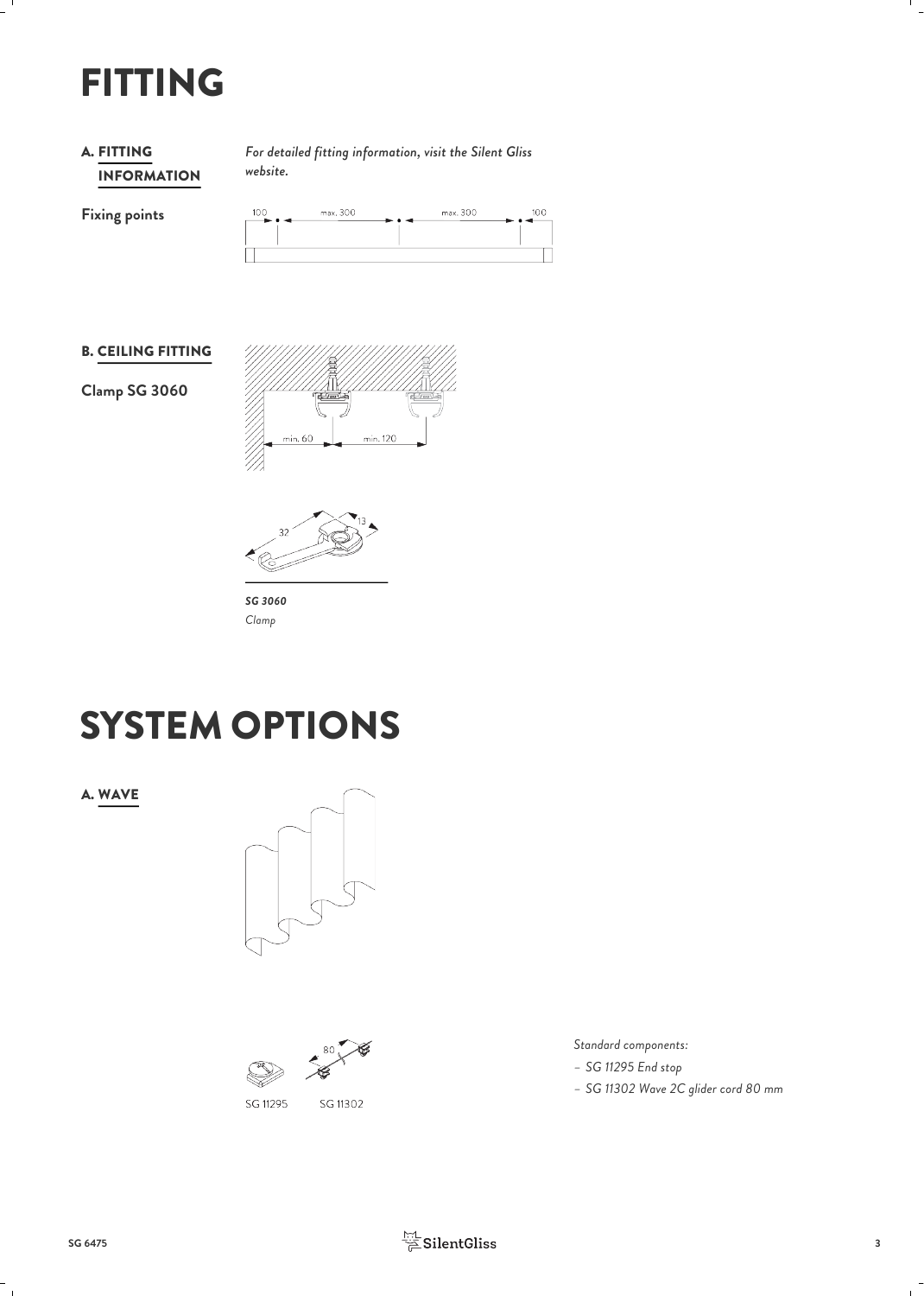

Wave stack depth - 2C glider cord (standard components)







 $B =$  Stack size  $C = Min. distance$ 

| 2C Glider cord<br>SG 11302 | Pockets between<br>hooks | Approx. curtain<br>fullness | Stack depth | Stack size<br>$B^*$       | Min distance |
|----------------------------|--------------------------|-----------------------------|-------------|---------------------------|--------------|
| 80                         | 6                        | ~2.1                        | 140         | 180 per metre<br>of track | 90           |
| 80                         |                          | ~2.3                        | 160         | 180 per metre<br>of track | 100          |

| 2C Glider cord<br>SG 11303 | Pockets between<br>hooks | Approx. curtain<br>fullness | Stack depth | Stack size<br>$B^*$       | Min distance |
|----------------------------|--------------------------|-----------------------------|-------------|---------------------------|--------------|
| 60                         |                          | ~2.1                        | 100         | 230 per metre<br>of track | 70           |
| 60                         |                          | ~2.3                        | 120         | 230 per metre<br>of track | 80           |

*\*Stack size B when using optional extension arm increases by 150 mm per curtain!*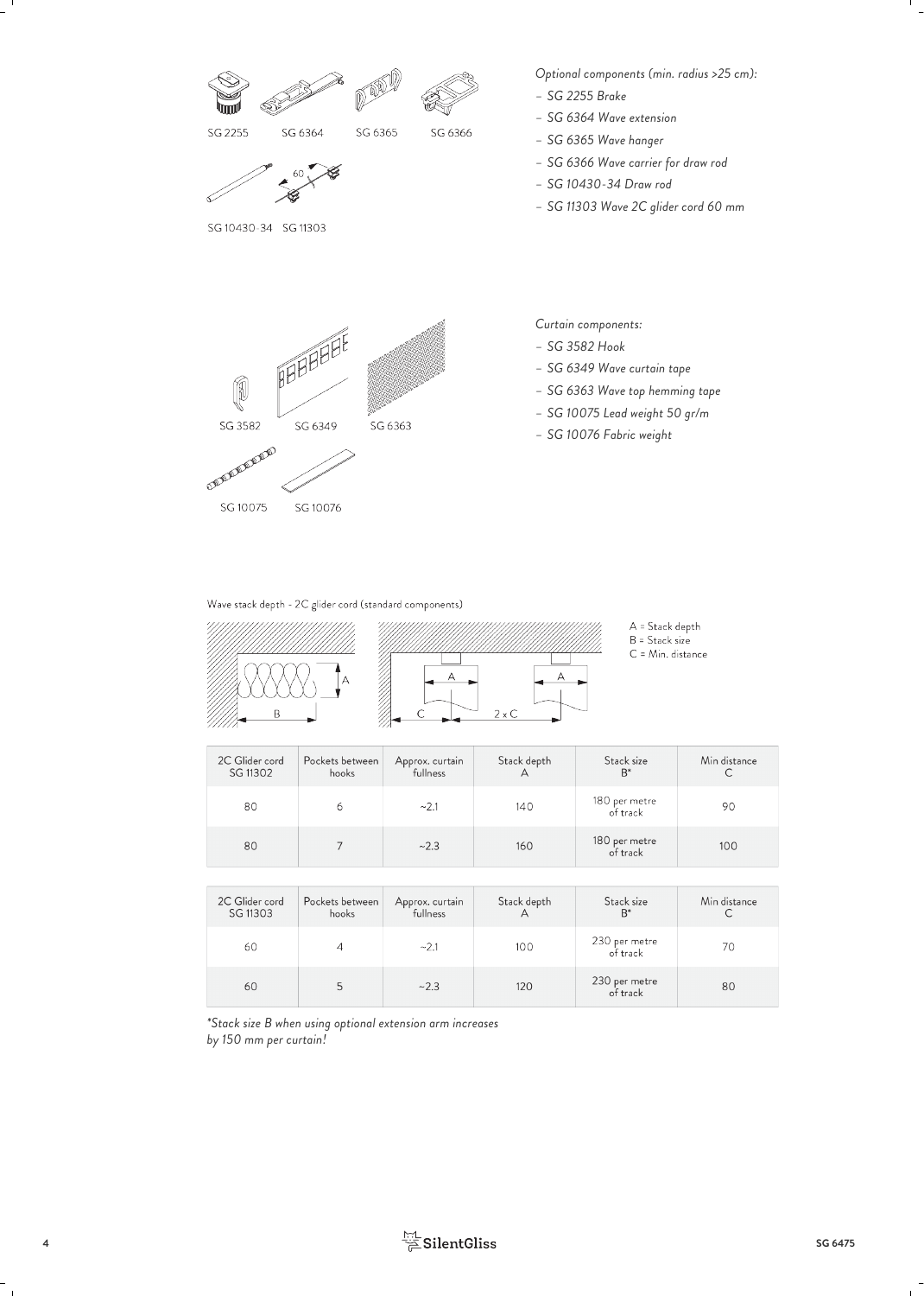## GENERAL NOTES

#### *Dimensions*

- *– Measurements are in mm except where indicated.*
- *– Max. kg relates to fabric incl. accessories.*
- *– Stack size depends on curtain make-up and fabric thickness.*
- *– Distance between gliders max. 80 mm / distance between rollers max. 100 mm.*
- *– Recommended distance floor / fabric: 20 mm.*
- *– In order to determine system height (B), the smallest room height must be taken into account.*

#### *Fitting*

- *– Installation by qualified fitter only.*
- *– Number of brackets and fitting positions / fixing points vary depending on fitting surface, system weight, fabric make-up, screw / fixing type and obstacles.*
- *– Qualified fitter must use appropriate screws / fixings for each situation.*
- *– Profile lip if applicable to be installed to room side.*

### *Child Safety*

- *– All relevant Silent Gliss systems correspond to child safety EN 13120.*
- *– All parties involved must comply with EN 13120.*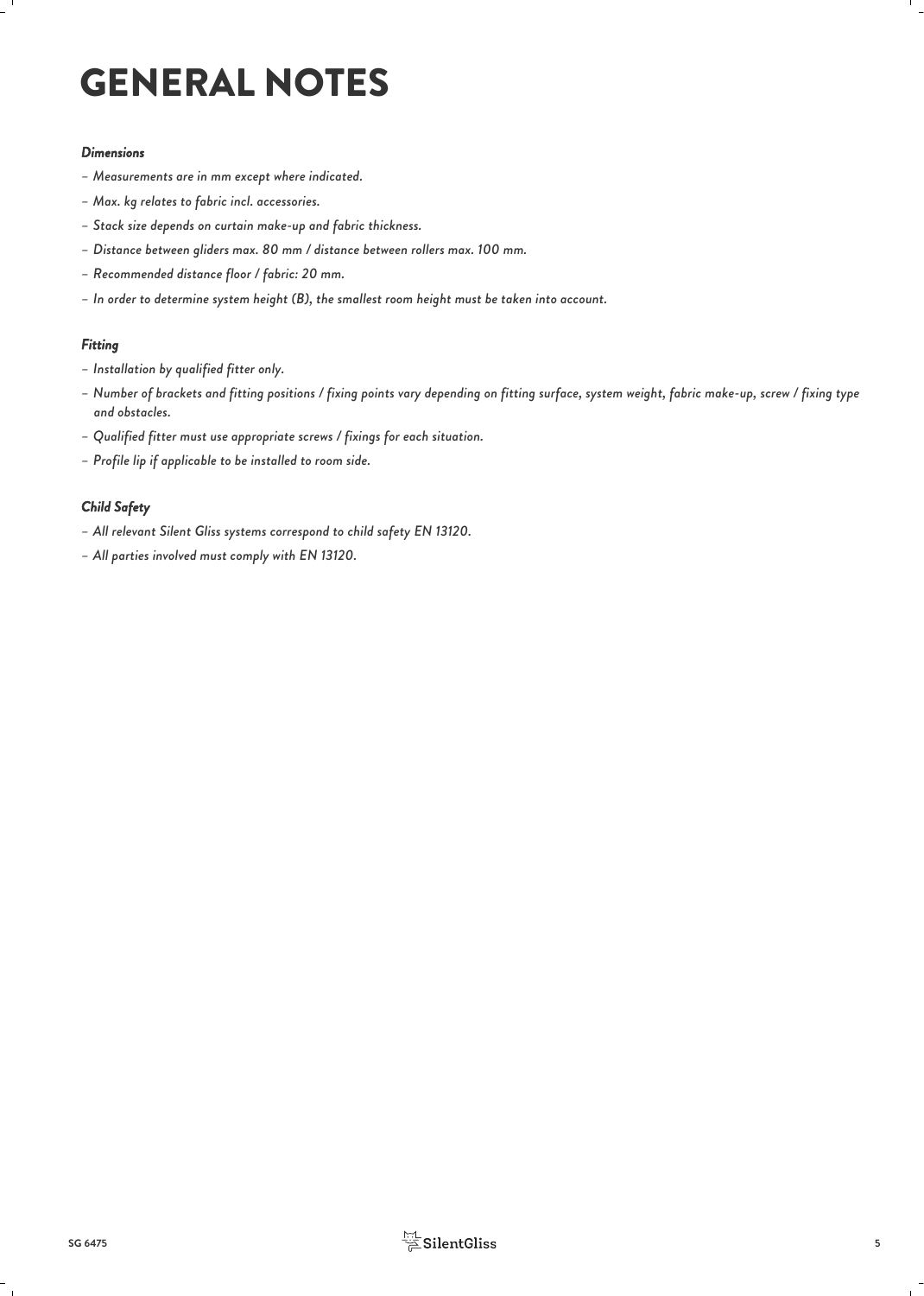# PARTS

### A. STANDARD PARTS



*SG 3060 Clamp*

*SG 3599 Hook*

*SG 6065*







*SG 6245 Spring stop*

> *SG 6475p Profile*





*SG 11300 2C glider*

### B. OPTIONAL PARTS



*SG 3062 Connection bridge*

*SG 3582 Hook*



*SG 6082*

*SG 6349*



*SG 6364 Wave extension*





*SG 6366 Wave carrier for draw rod*

> *SG 10076 Fabric weight*

*SG 10430 Draw rod 50 cm*

*Lead weight 50 g/m*

*SG 6365 Wave hanger*



CONTAINED BY THE REAL PROPERTY.





*Draw rod 75 cm*

### *SG 10432*

*Draw rod 100 cm*

*SG 10433*

*Draw rod 125 cm*

*SG 10434 Draw rod 150 cm*



*SG 11295 End stop*

*SG 11301*

*2C glider on strip*

### *SG 11302*

*Wave 2C glider cord 80 mm*



*SG 11303*

*Wave 2C glider cord 60 mm*

#### *SG 11305*

*2C glider for direct sewing*









*Wave curtain tape*

*SG 6363*

*Wave top hemming tape*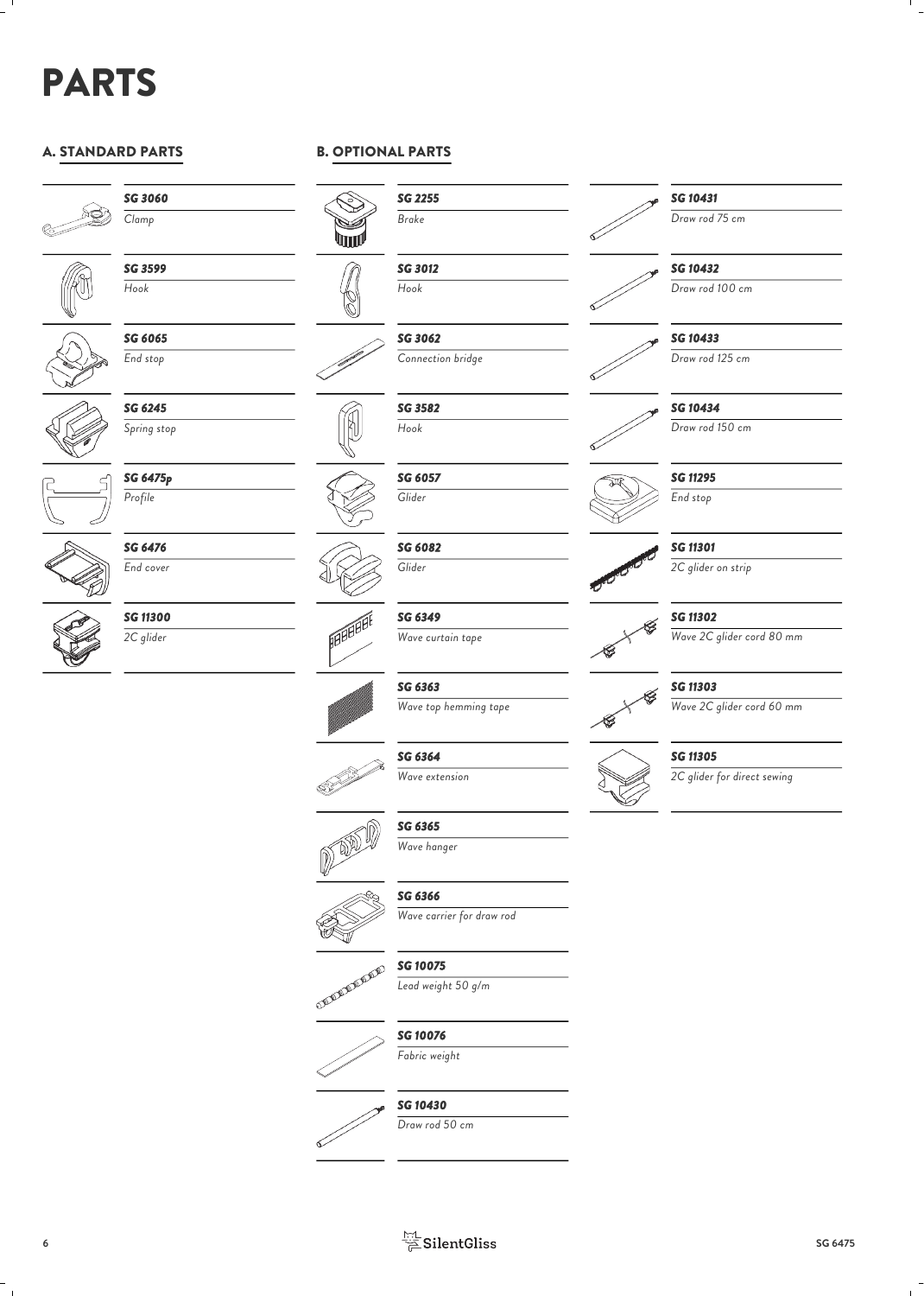